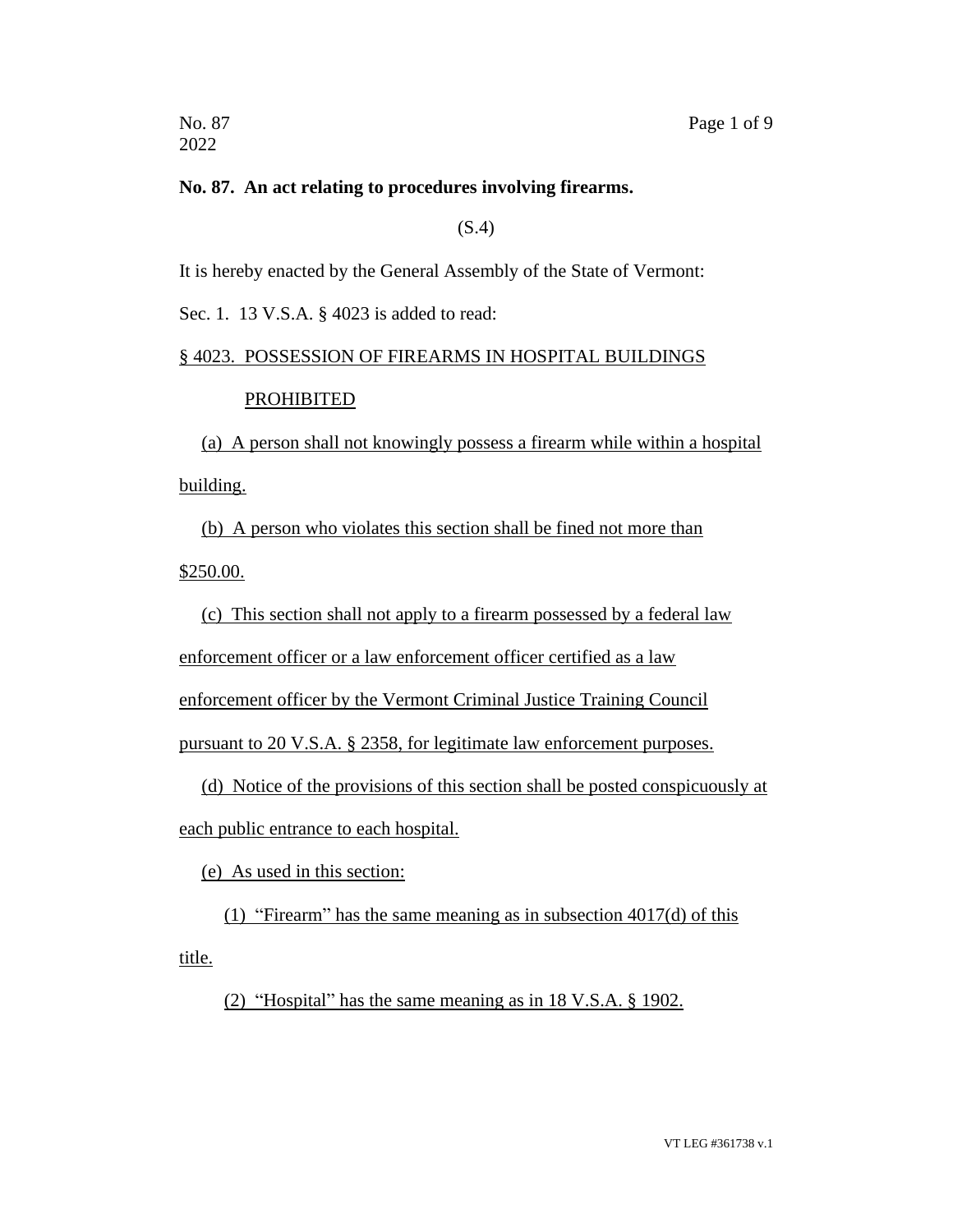Sec. 2. 13 V.S.A. § 4019 is amended to read:

### § 4019. FIREARMS TRANSFERS; BACKGROUND CHECKS

(a) As used in this section:

\* \* \*

(4) "Licensed dealer" means a person issued a license as a dealer in firearms pursuant to 18 U.S.C. § 923(a).

(5) "Proposed transferee" means an unlicensed person to whom a proposed transferor intends to transfer a firearm.

(6) "Proposed transferor" means an unlicensed person who intends to transfer a firearm to another unlicensed person.

(7) "Transfer" means to transfer ownership of a firearm by means of sale, trade, or gift.

(8) "Unlicensed person" means a person who has not been issued a license as a dealer, importer, or manufacturer in firearms pursuant to 18 U.S.C. § 923(a).

(b)(1) Except as provided in subsection (e) of this section, an unlicensed person shall not transfer a firearm to another unlicensed person unless:

(A) the proposed transferor and the proposed transferee physically appear together with the firearm before a licensed dealer and request that the licensed dealer facilitate the transfer; and

(B) the licensed dealer agrees to facilitate the transfer.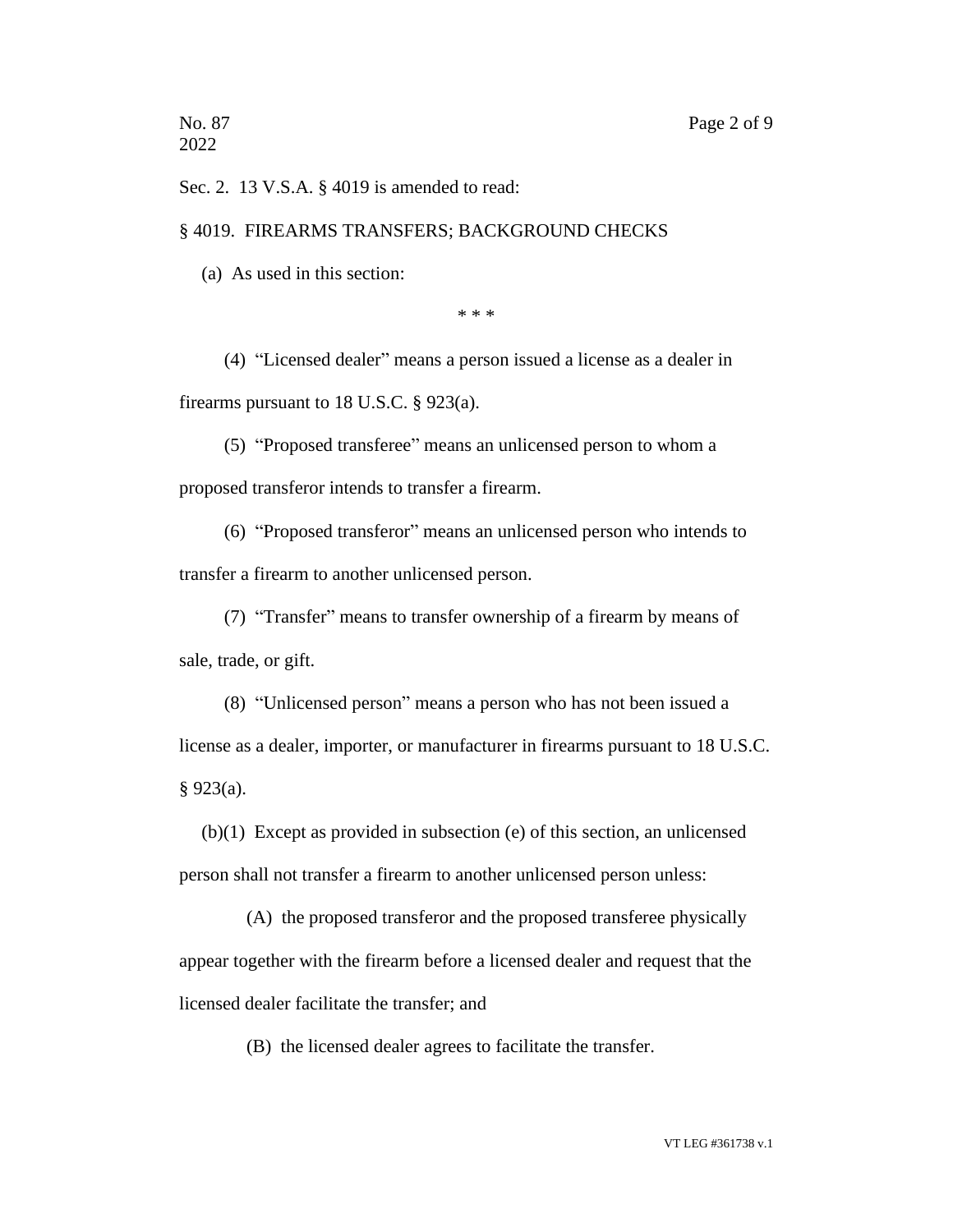(2) A person shall not, in connection with the transfer or attempted transfer of a firearm pursuant to this section, knowingly make a false statement or exhibit a false identification intended to deceive a licensed dealer with respect to any fact material to the transfer.

\* \* \*

(d) A person shall not transfer a firearm to another person if:

(1) the transfer requires a background check under this section or under federal law; and

(2) the licensed dealer facilitating the transfer has not been provided with a unique identification number for the transfer by the National Instant Criminal Background Check System, provided that if the identification number has not been provided within seven business days, then the transfer may proceed.

 $(d)(e)(1)$  An unlicensed person who transfers a firearm to another unlicensed person in violation of subdivision (b)(1) of this section shall be imprisoned not more than one year or fined not more than \$500.00, or both.

(2) A person who violates subdivision (b)(2) or subsection (d) of this section shall be imprisoned not more than one year or fined not more than \$500.00, or both.

 $(e)(f)$  This section shall not apply to:

(1) the transfer of a firearm by or to a law enforcement agency;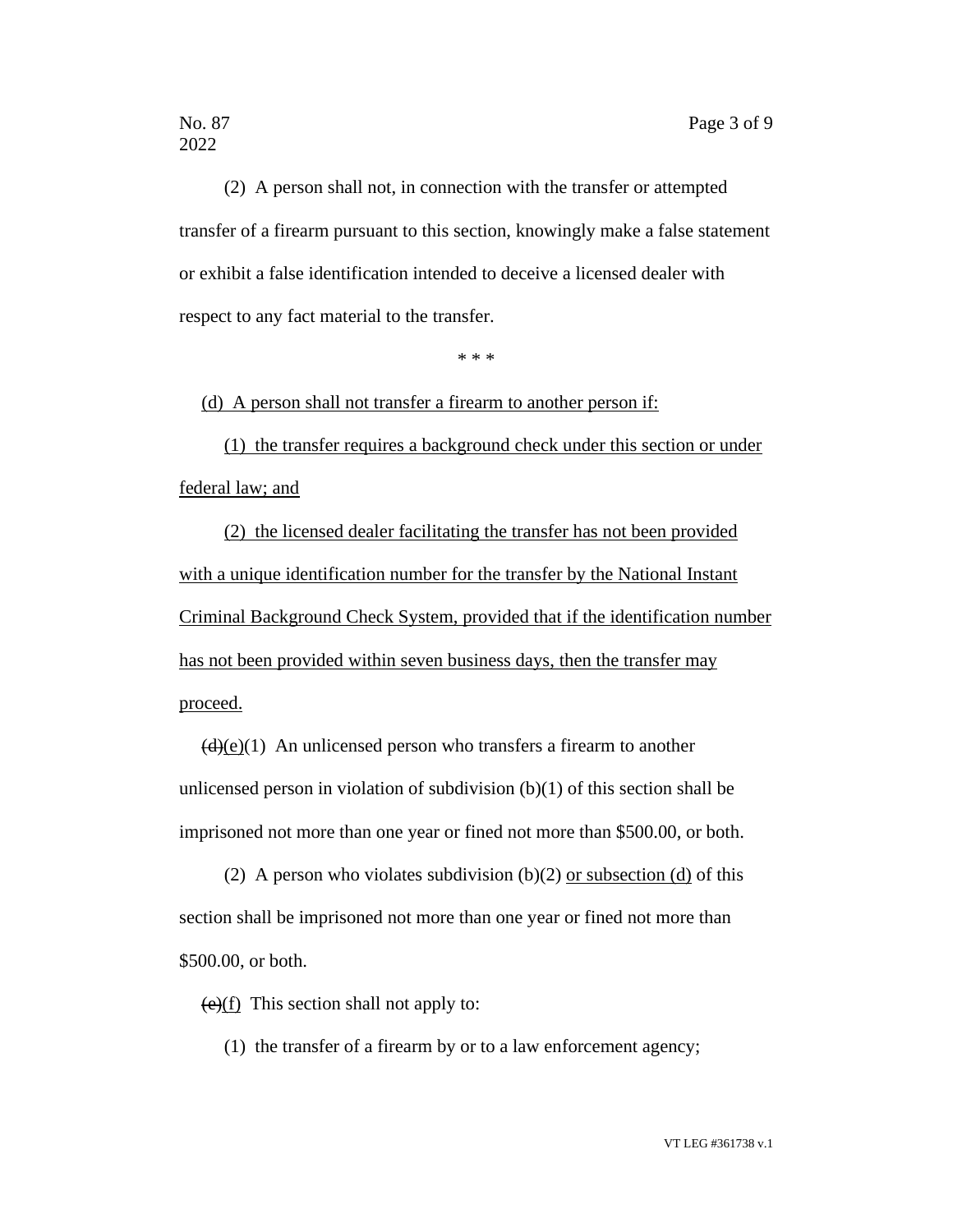(2) the transfer of a firearm by or to a law enforcement officer or member of the U.S. Armed Forces acting within the course of his or her the officer's or the U.S. Armed Forces member's official duties;

(3) the transfer of a firearm from one immediate family member to another immediate family member; or

(4) a person who transfers the firearm to another person in order to prevent imminent harm to any person, provided that this subdivision shall only apply while the risk of imminent harm exists.

 $(f)(g)$  A licensed dealer who facilitates a firearm transfer pursuant to this section shall be immune from any civil or criminal liability for any actions taken or omissions made when facilitating the transfer in reliance on the provisions of this section. This subsection shall not apply to reckless or intentional misconduct by a licensed dealer.

Sec. 3. 13 V.S.A. § 4057 is amended to read:

### § 4057. PROCEDURE

(a) Except as otherwise specified, proceedings commenced under this subchapter shall be in accordance with the Vermont Rules for Family Proceedings and shall be in addition to any other available civil or criminal remedies.

\* \* \*

 $(d)(1)$  For purposes of a petition filed pursuant to this subchapter, a health care provider may notify a law enforcement officer when the provider believes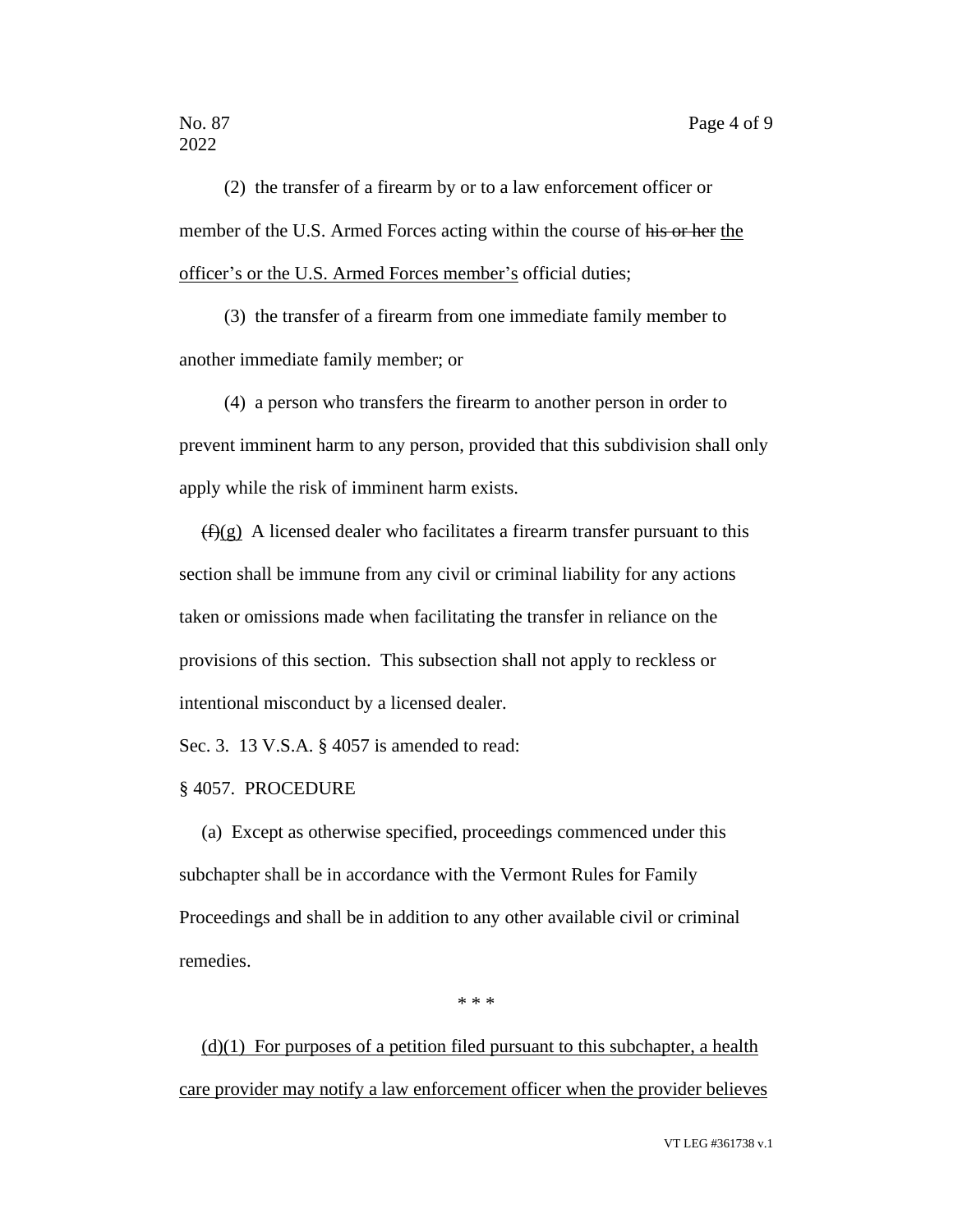in good faith that disclosure of the information is necessary to prevent or lessen a serious and imminent threat to the health or safety of a person or the public.

(2) As used in this subsection:

(A) "Health care provider" has the same meaning as in 18 V.S.A. § 9402.

(B) "Necessary to prevent or lessen a serious and imminent threat to the health or safety of a person or the public" includes circumstances when the health care provider reasonably believes that the patient poses an extreme risk of causing harm to themselves or another person by purchasing, possessing, or receiving a dangerous weapon or by having a dangerous weapon within the patient's custody or control.

Sec. 4. 13 V.S.A. § 4062 is added to read:

# § 4062. ANNUAL REPORTING; OFFICE OF COURT ADMINISTRATOR AND AGENCY OF HUMAN SERVICES

(a) On or before September 1, 2022 and annually thereafter, the Court Administrator, with the assistance of the Agency of Human Services, shall report data on the use of extreme risk protection orders during the previous year to the Senate and House Committees on Judiciary.

(b) The reports required by this section shall include the following data for the previous year:

(1) the number of extreme risk protection order petitions filed and the number of orders issued;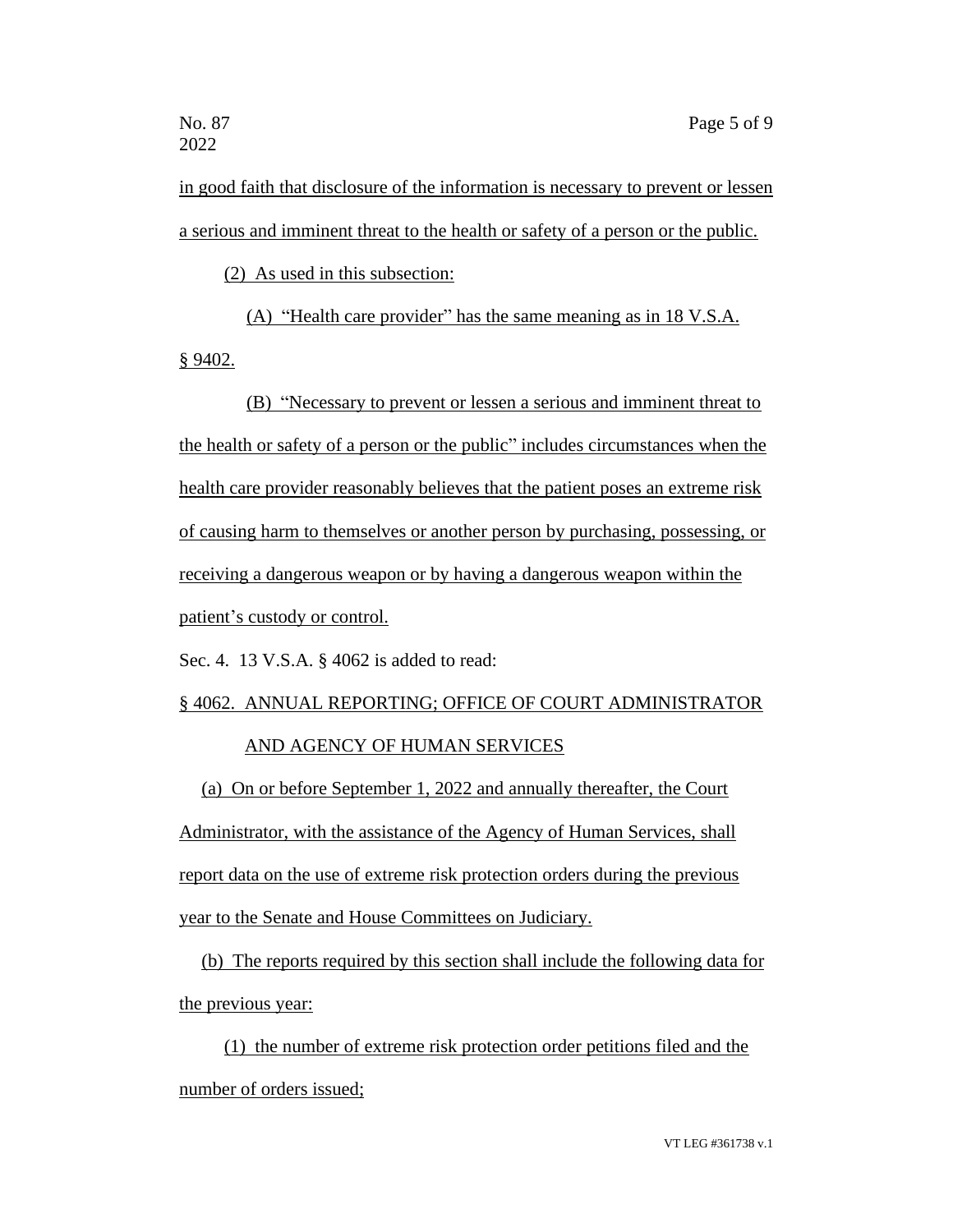(2) geographical data indicating the county where the petition was filed; and

(3) follow-up information describing whether the order was renewed or terminated pursuant to section 4055 of this title and whether the subject of the order was charged with violating it under section 4058 of this title.

(c) The Agency of Human Services shall include in the reports required by this section an analysis of the impact of extreme risk prevention orders on Vermont suicide rates, including any relevant data relied on or utilized by the Agency for purposes of providing the information required by 2017 Acts and Resolves No. 34, An act relating to evaluation of suicide profiles.

Sec. 5. 13 V.S.A. § 4021 is amended to read:

### § 4021. LARGE CAPACITY AMMUNITION FEEDING DEVICES

(a) A person shall not manufacture, possess, transfer, offer for sale, purchase, or receive or import into this State a large capacity ammunition feeding device. As used in this subsection, "import" shall does not include the transportation back into this State of a large capacity ammunition feeding device by the same person who transported the device out of State if the person possessed the device on or before the effective date of this section.

\* \* \*

 $(d)(1)$  This section shall not apply to any large capacity ammunition feeding device:

\* \* \*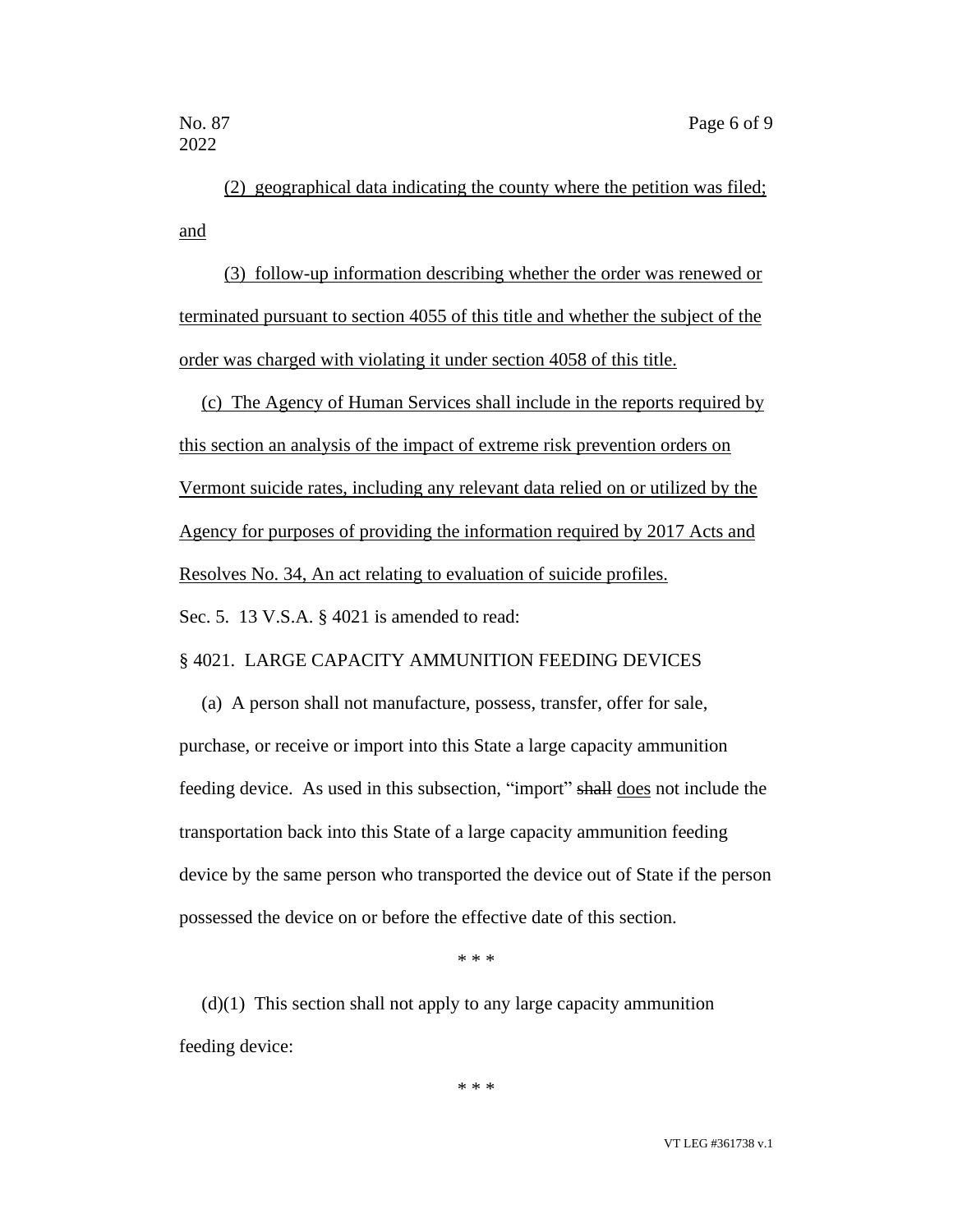2022

(F) transported by a resident of another state into this State for the exclusive purpose of use in an organized shooting competition sponsored by an entity registered with the Secretary of State if the device is lawfully possessed under the laws of another state.

\* \* \*

Sec. 6. 15 V.S.A. § 1104 is amended to read:

### § 1104. EMERGENCY RELIEF

(a) In accordance with the Vermont Rules of Civil Procedure, temporary orders under this chapter may be issued ex parte, without notice to the defendant, upon motion and findings by the court that the defendant has abused the plaintiff or the plaintiff's children, or both. The plaintiff shall submit an affidavit in support of the order. A minor 16 years of age or older, or a minor of any age who is in a dating relationship as defined in subdivision  $1101(2)$  of this chapter, may seek relief on his or her the minor's own behalf. Relief under this section shall be limited as follows:

(1) Upon a finding that there is an immediate danger of further abuse, an order may be granted requiring the defendant:

(A) to refrain from abusing the plaintiff or his or her the plaintiff's children, or both, or from cruelly treating as defined in 13 V.S.A. § 352 or 352a or killing any animal owned, possessed, leased, kept, or held as a pet by either party or by a minor child residing in the household;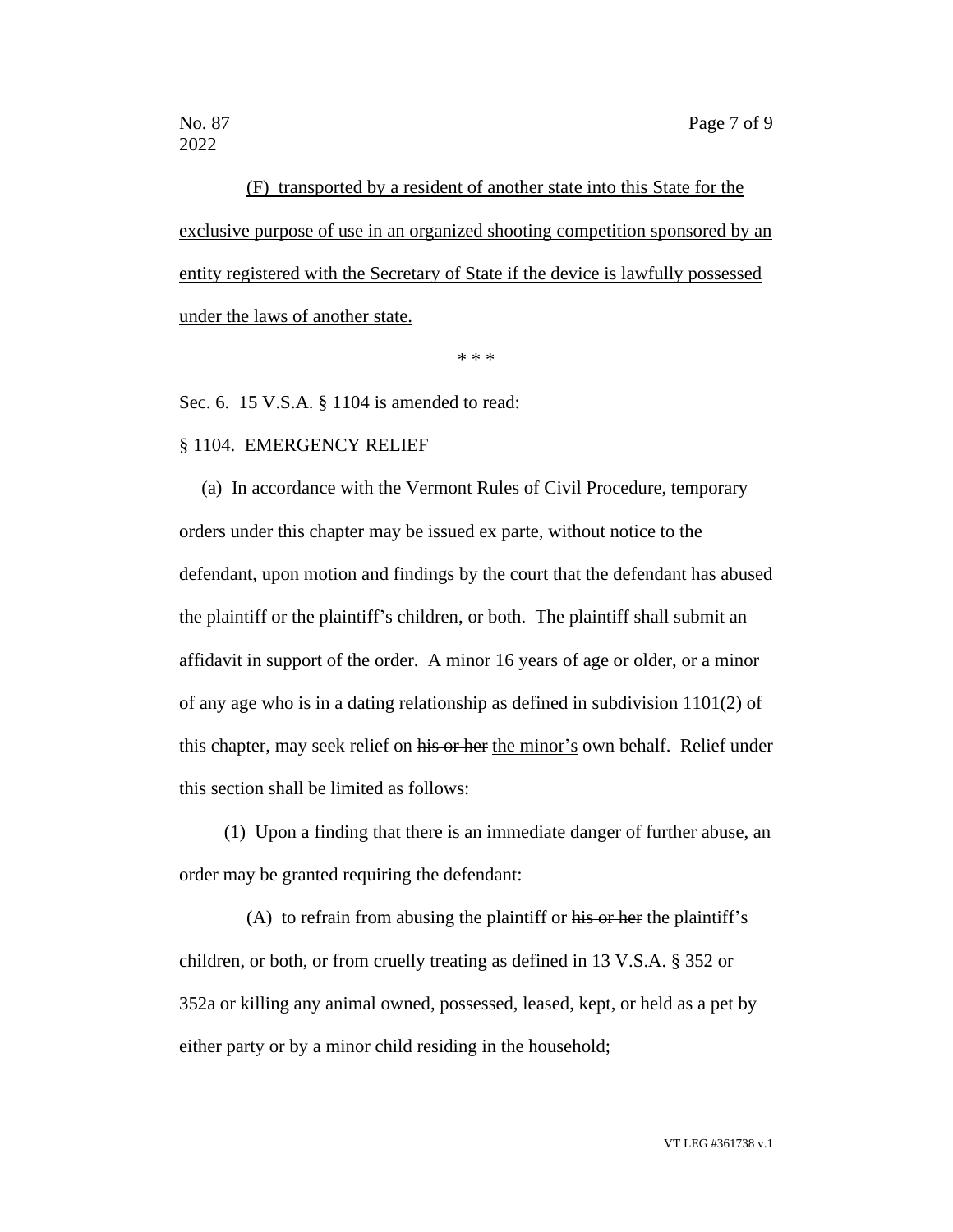(B) to refrain from interfering with the plaintiff's personal liberty or the personal liberty of the plaintiff's children, or both;

(C) to refrain from coming within a fixed distance of the plaintiff, the plaintiff's children, the plaintiff's residence, or the plaintiff's place of employment; and

(D) to refrain from contacting the plaintiff or the plaintiff's children, or both, in any way, whether directly, indirectly, or through a third party, with the purpose of making contact with the plaintiff, including in writing or by telephone, e-mail, or other electronic communication; or

(E) to immediately relinquish, until the expiration of the order, all firearms that are in the defendant's possession, ownership, or control and to refrain from acquiring or possessing any firearms while the order is in effect.

(2) Upon a finding that the plaintiff, his or her or the plaintiff's children, or both, have been forced from the household and will be without shelter unless the defendant is ordered to vacate the premises, the court may order the defendant to vacate immediately the household and may order sole possession of the premises to the plaintiff.